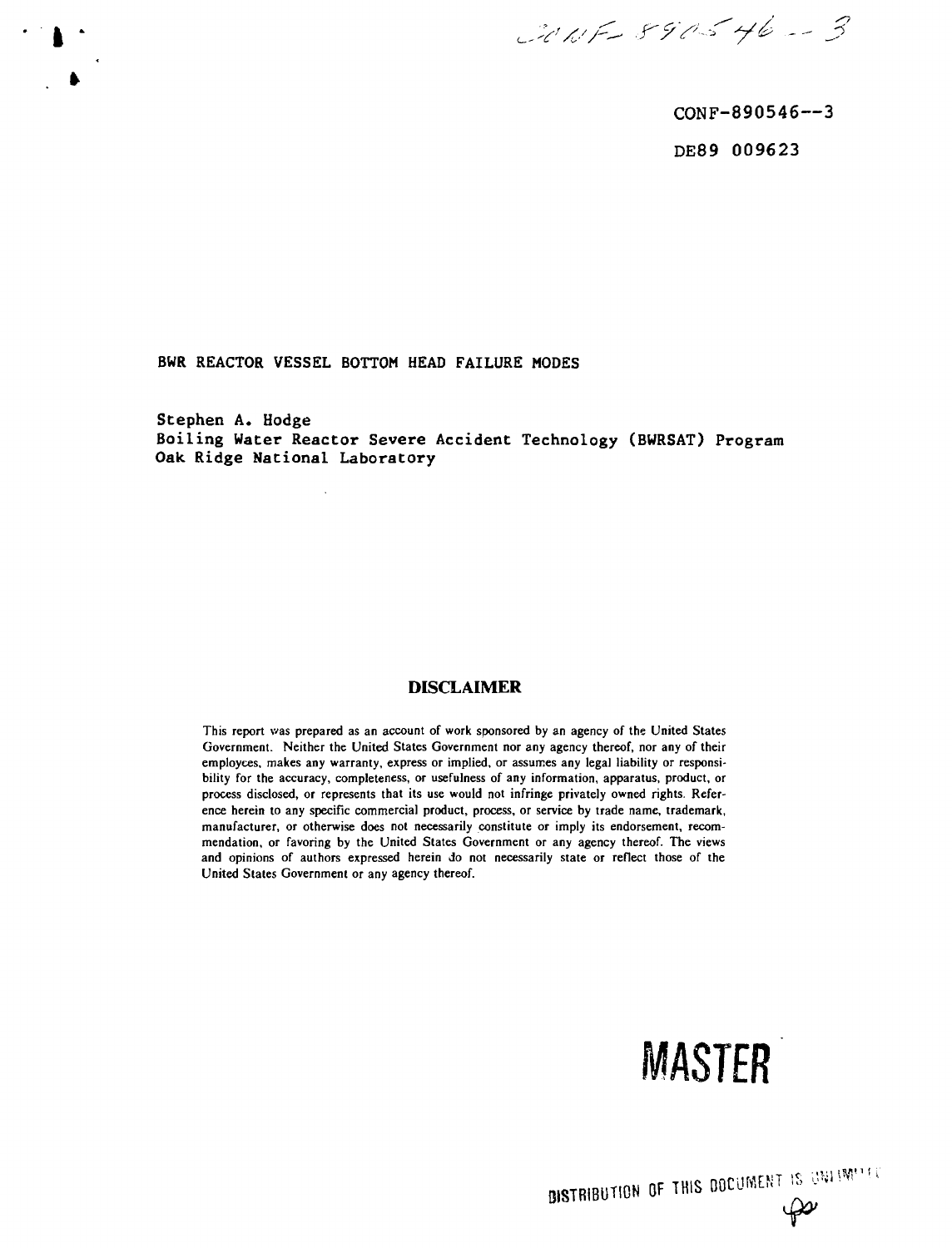# **BWR REACTOR VESSEL BOTTOM HEAD FAILURE MODES**

**Stephen A. Hodge Boiling Water Reactor Severe Accident Technology (BWRSAT) Program<sup>1</sup> Oak Ridge National Laboratory**

### **INTRODUCTION**

**Boiling water reactors (BWRs) incorporate many unique structural features that make their expected response under severe accident conditions very different from that predicted in the case of pressurized water reactor accident sequences [1]. The effect of the BWR procedural and structural differences upon the progression of a severe accident sequence during the period preceding movement of core debris into the reactor vessel lower plenum has been discussed previously [2]. It is the purpose of this paper to briefly address the events occurring after debris relocation past the core plate and to describe the subsequent expected modes of bottom head pressure boundary failure. As an example, the calculated timing of events for the unmitigated short-term station blackout severe accident sequence at the Peach Bottom Atomic Power Station is also presented.**

# **BWR LOWER PLENUM STRUCTURES**

**The internal structure of the BWR reactor vessel is illustrated in the cutaway drawing of Figure 1. For a large 1050 MW(e) BWR such as Peach Bottom, the distance from the low point (vessel zero) of the bottom head to the bottom of the core plate is 5.207 m. Depending on the water temperature, the mass of water in the bottom head varies between 72,000 and 90,000 kg, which is more than enough to quench an entire mass of molten core and associated structural material.**

**Forced circulation flow during power operation is downward through the jet pumps into the water volume surrounding the control rod guide tubes in the lower plenum, then through orifices in the upper portion of the guide tubes and upward into the fuel bundles of the core. The structure of a single control rod guide tube is shown in Figure 2, where the control blade is shown withdrawn, as in normal power operation. The guide tubes are 3.912 m in length, have an outer diameter of 27.94 cm, and are located on a 30.48 cm pitch. It follows that two-thirds of the lower plenum volume immediately beneath the core is blocked by the control rod guide tube cluster. Since the free cross-sectional area between**

**<sup>&#</sup>x27;Research sponsored by the Office of Nuclear Regulatory Research, U.S. Nuclear Regulatory Commission under Interagency Agreement DOE 1886-8045- 2B with the U.S. Department of Energy under contract DE-AC05-84OR21400 with the Martin Marietta Energy Systems, Inc.**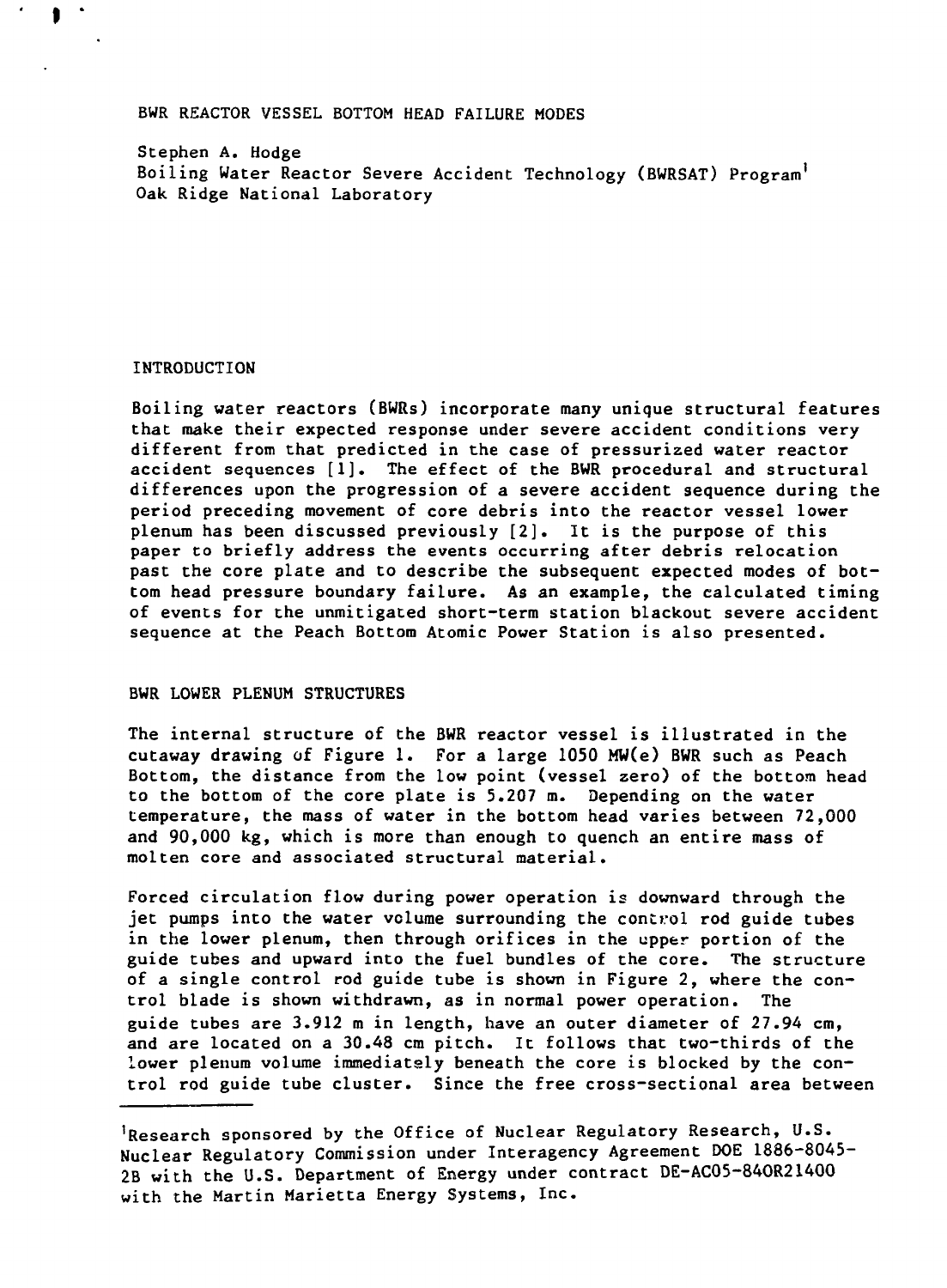

#### **REACTOR CUTAWAY KEY**

- **A. VENT AND HEAD SPRAY**
- **B. STEAM DRYER**
- **C. STEAM OUTLET**
- **D. CORE SPRAY INLET**
- **E. STEAM SEPARATORS**
- **F. FEEDWATER INLET**
- **G FEEDWATER SPARGER**
- **H. LOW PRESSURE COOLANT INJECTION INLET**
- **J. CORE SPRAY PIPE**
- **K. CONTROL ROD GUIDE TUBES**
- **L. TOP GUIDE**
- **M. JET PUMP**
- 
- **N. CORE SHROUD**
- **0. FUEL ASSEMBLIES**
- **P. CONTROL BLADE**
- **Q. CORE PLATE**
- **R. JET/PUMP/RECIRCULATION WATER INLET**
- **S. RECIRCULATION WATER OUTLET**
- **T. VESSEL SUPPORT SKIRT**
- **U. CONTROL ROD DRIVES**
- **V. IN-CORE FLUX MONITOR**

FIGURE 1. Internal structural assembly of the BWR reactor vessel. control rod guide tubes are located immediately beneath the core. The



FIGURE 2. The control rod guide tubes hold the control blades when they are withdrawn from the core into the lower plenum.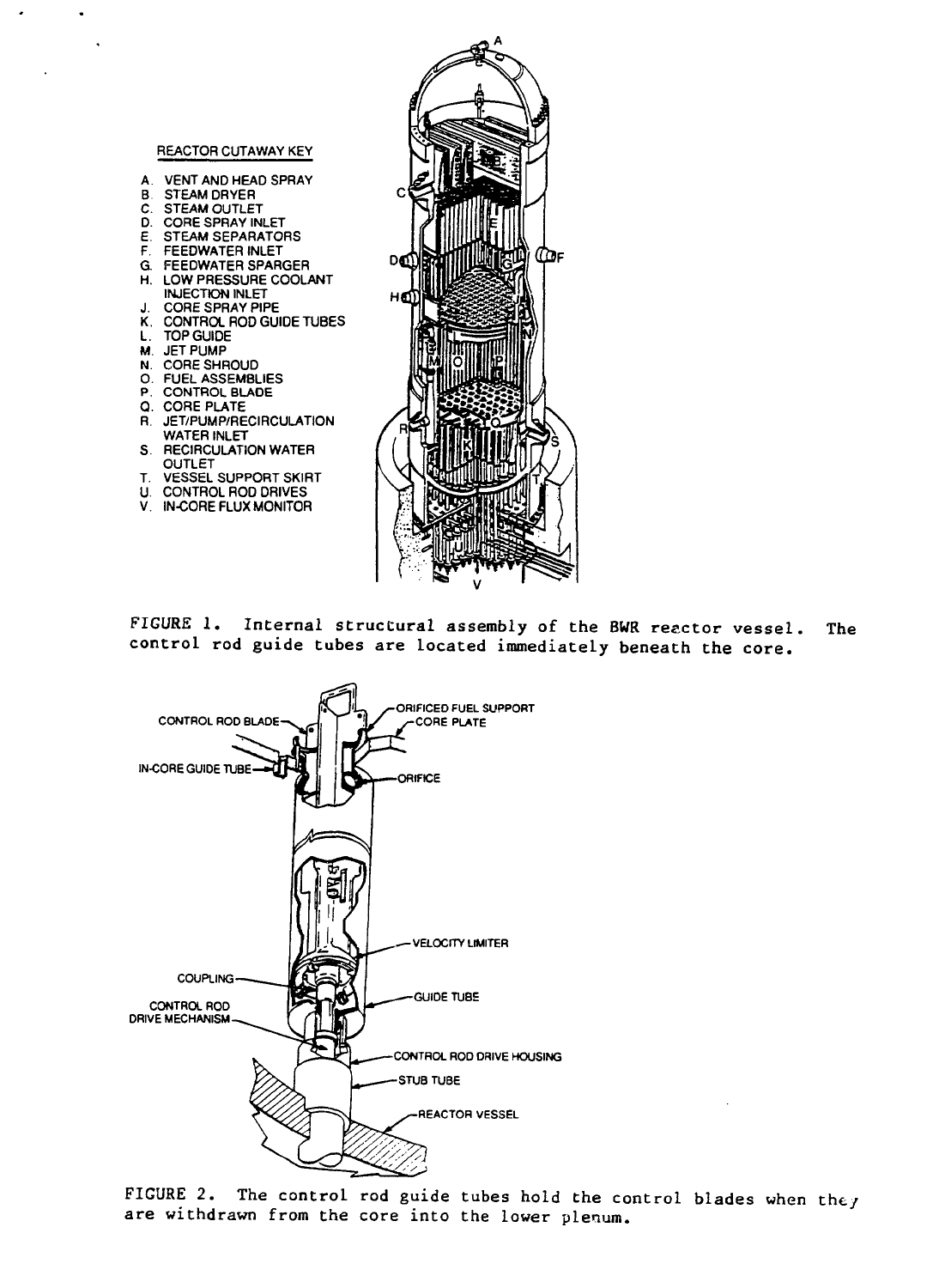**any four control rod guide tubes is only 0.0316 m<sup>2</sup>, it is obvious that the underwater forest of guide tubes in the BWR lower plenum would limit the size of downward moving debris masses and thereby promote quenching of the relocating material.**

# **DEBRIS BED FORMATION IN THE BWR LOWER PLENUM**

**After structural deformation and downward relocation of molten control blade, channel box, and candling clad material (in that order) onto the dry core plate [2], local creep rupture failures of the core plate would introduce relocating material into the lower plenum water and begin the accumulation of quenched debris in the reactor vessel bottom head [3,4]. Relocation of the metal structure of the core is expected to leave the fuel pellet stacks standing until weakening, by overtempera**ture, of the ZrO<sub>2</sub> sheaths surrounding the fuel pellets and similar loss **of strength by the previously molten material that tends to weld the fuel pellets together. It should be noted, given the progressive relocation methodology outlined above, that the majority of the debris entering the lower plenum is expected to be in the solid state when it enters the water.**

**As the relocated core material accumulates in the 3WR reactor vessel bottom head, it is expected that the composition of the quenched debris bed would vary with height. Lowermost in the bed would be the mostly metallic debris (control blades, canisters, candled clad and dissolved fuel) that had either accumulated on the core plate before local core plate failure or had subsequently relocated downward above the core plate failure locations before fuel pellet stack collapse. Higher, within the middle region of the bed, would be the collapsed fuel and ZrO2 from the central region of the core. The initial local core plate structural failures would cause temporary bursts of steaming as the relocated metallic debris was quenched; however, with the collapse of the central core fuel pellet stacks, a constant heat source (the decay heat associated with the pellets) would be introduced to the lower plenum reservoir, initiating a rapid continuous boiloff of the lower plenum water.**

**After bottom head dryout, the debris bed temperature would increase, causing thermal attack and failure of the control rod guide tube structure in the lower plenum, which the debris would completely surround to a depth of two or three meters. Since the control rod drive mechanism assemblies and the control rod guide tubes support the core, the remaining standing outer regions of the core would be expected to collapse into the vessel lower plenum when these support columns fail. Thus, the uppermost portion of the completed bottom head debris bed should be composed of the collapsed metallic and fuel material from the relatively undamaged outer regions of the core. The stainless steel of the control rod guide tubes and mechanism assemblies would be subsumed into the surrounding debris as it becomes molten.**

#### **BWR BOTTOM HEAD PENETRATIONS**

**There are more than 200 reactor vessel bottom head penetrations in a BWR reactor vessel of the size employed at Peach Bottom, where there are 185 control rod drive mechanism assembly penetrations, 55 instrument guide tube penetrations, and a 5.08 cm drain line penetration near the low**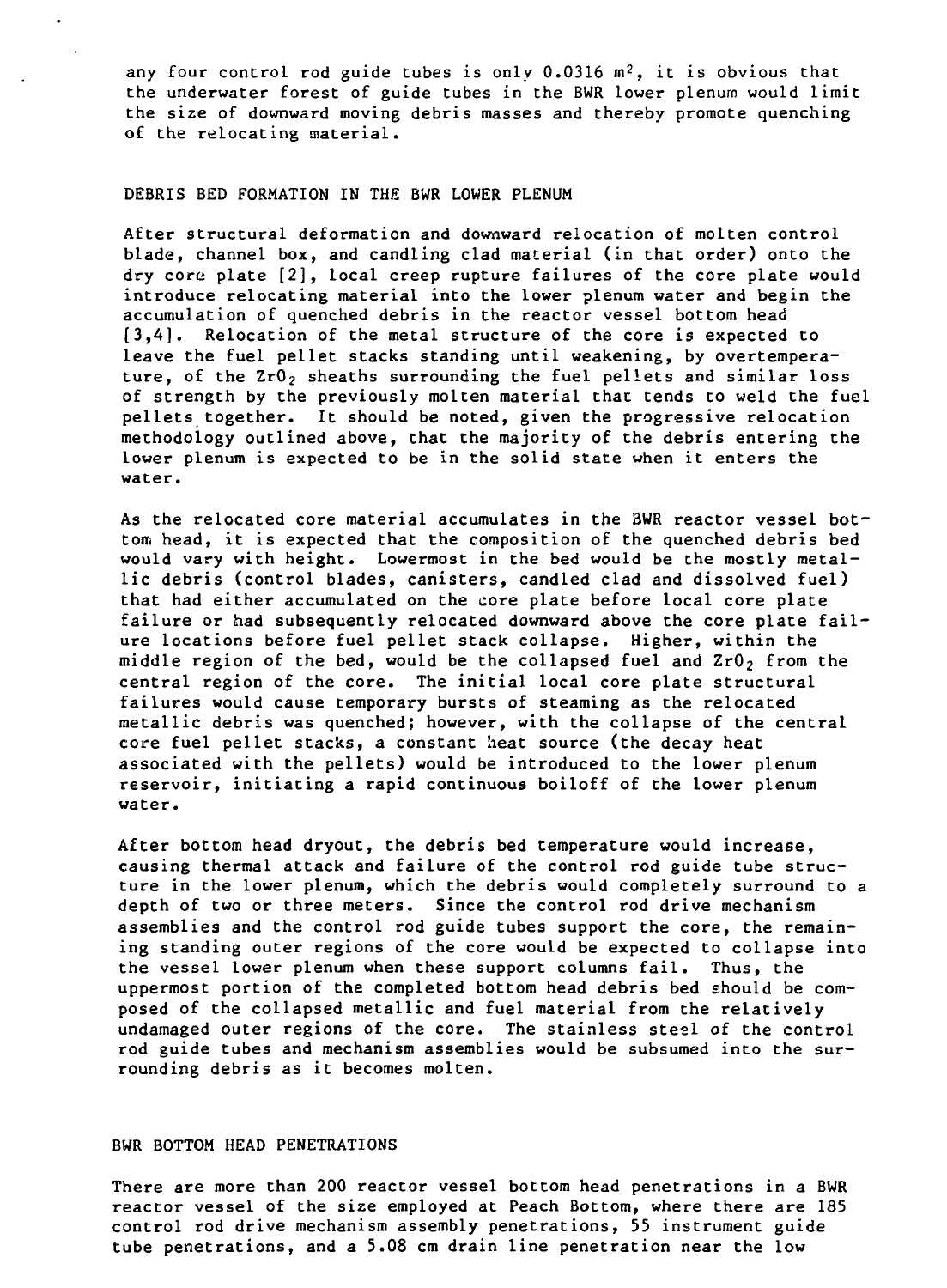**point in the bottom head. The general arrangement of the in-core instrument housings and the stub tubes for the control rod drive mechanism assemblies is indicated in Figure 3. It seems certain that the initial pressure boundary failure after bottom head debris bed dryout would occur through the vessel penetrations and not by melt-through of the 21.43 cmthick bottom head itself. This point will be discussed in the next two sections.**



**FIGURE 3. The BWR reactor vessel bottom head accommodates 241 penetrations and therefore is thicker than the remainder of the reactor vessel pressure boundary.**

**The bottom head of a BWR reactor vessel is clad with Inconel (thickness 0.3175 cm) while the control rod drive mechanism assembly and instrument guide tube penetrations are stainless steel. Cross sections of the control rod drive mechanism assembly and instrument tube penetrations and their weldments are illustrated in Figure 4. It should be noted that each in-core instrument tube is held in place by an Inconel-stainless steel weld located at the inner surface of the bottom head wall, whereas the control rod drive mechanism assemblies are held in place by similar welds at the upper ends of the Inconel stub tubes. These latter welds would be located about 10 cm within the bottom head debris bed expected to be formed during an unmitigated BWR severe accident.**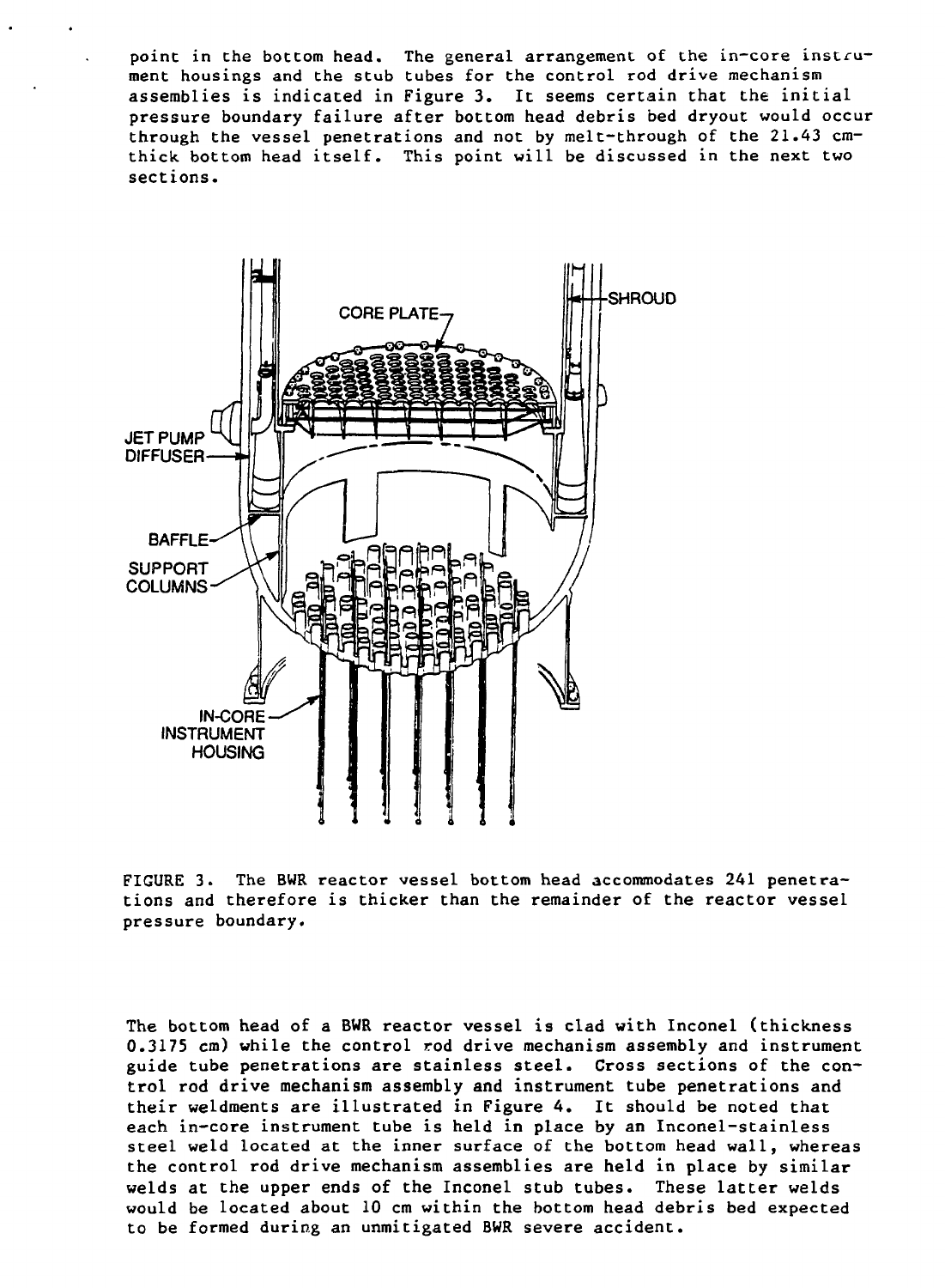

DIMENSIONS IN centimeters

**FIGURE 4. The BWR control rod drive mechanism assemblies are held in** place by stainless steel-to-Inconel welds at the upper ends of the stub **tubes whereas the in-core instrument tubes are supported by stainless steel-to-Inconel welds at the vessel wall.**

# **FAILURE AT THE BOTTOM HEAD PENETRATIONS**

**Since the lower portion of the debris bed would be composed almost entirely of metallic materials while the U02 fuel pellets would constitute more than half of the central portion of the bed, the central portion would heat up much more rapidly after bottom head dryout than would the lower portion, and heat transfer within the debris bed would be toward the wall. As the temperature of the bed increased, materials in the central portion would begin to melt, migrate within the bed, freeze, and subsequently melt again. Eventually, temperatures near the walls would be sufficient to induce penetration failure and thereby open a path for gas blowdown and passage of molten material from the vessel. (In general, it is expected that most of the bottom head debris bed would still be solid at the time of penetration failure and initial vessel blowdown, so that relatively little of the debris would be expelled during the initial vessel blowdown.)**

**Since the stainless steel-to-Inconel welds supporting the control rod drive mechanism assemblies are located above the vessel wall, at the top of the stub tubes and within the adjacent portion of the debris bed, it is expected that these welds would reach failure temperatures first. The failure mechanism would be creep-rupture and would occur at lower tem**peratures if the reactor vessel remained pressurized at the time of fil**ure. J. T. Han provides guidance on the time required at various temperatures and pressures for this failure mechanism for Inconel-to-stainless steel welds [5].**

**Although reactor vessel bottom head pressure boundary failure should occur first at the upper stub tube welds, this failure is less important to debris relocation from the vessel than the subsequent instrument tube failures. This is because BWRs are required to have a structure beneath**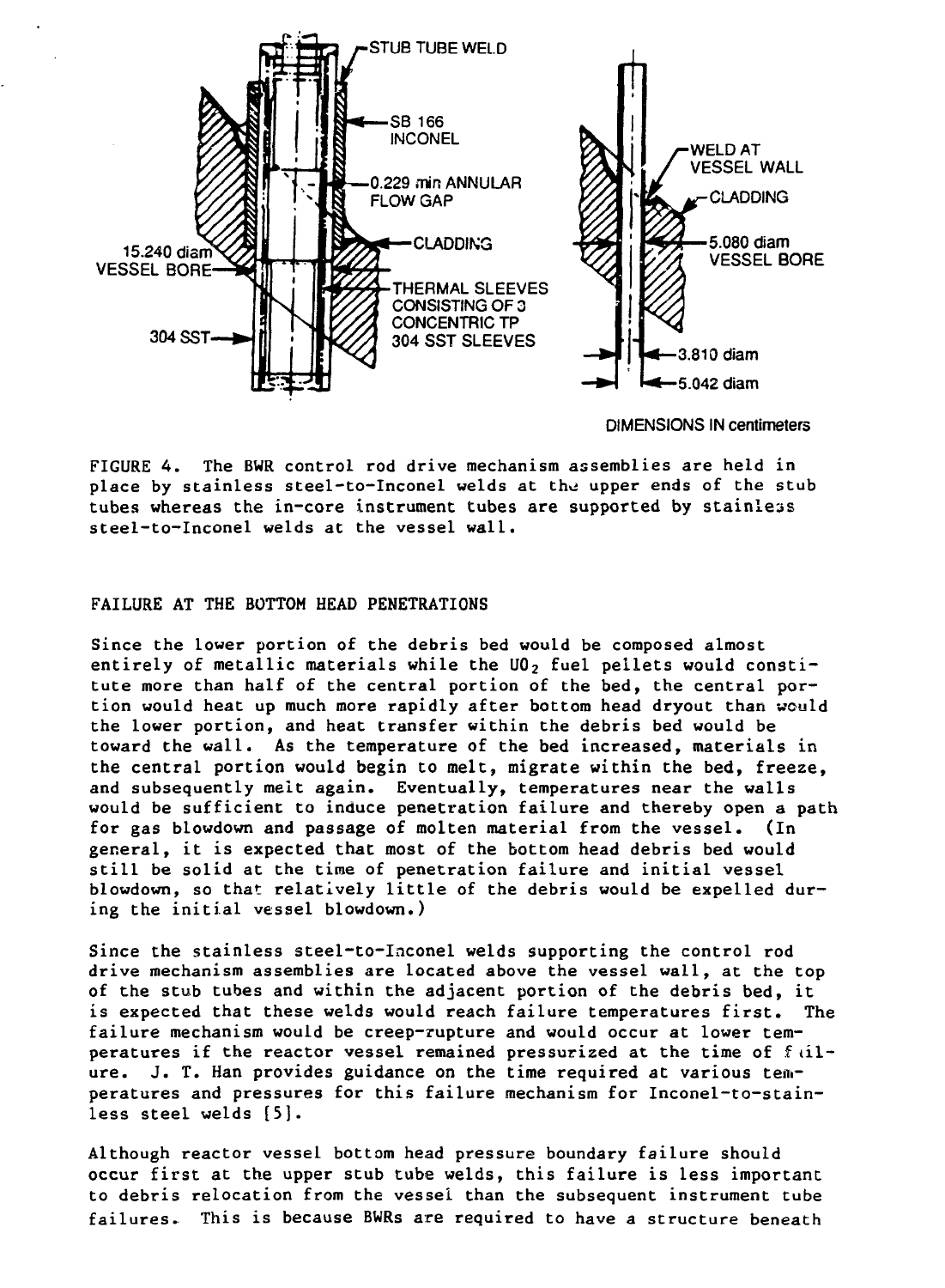**the vessel bottom head that would limit the downward movement of any control rod mechanism assembly to about 3 cm in the event of failure of its stub tube weld. (The concern is to guard against the expulsion of a control blade from the core during power operation.) Since the vessel bottom head is 21.43 cm thick, this limited downward movement could not open a wide path through the vessel wall even if the control rod drive mechanism assembly were melted within the debris bed. This is not true for the instrument tubes, for which there is no provision to limit their downward movement.**

**Temperatures at the inner surface of the reactor vessel wall would eventually become sufficiently high to cause failure of the welds that hold the instrument tubes in place. However, it is probable that a different mode of failure for the instrument tubes would occur first. This predicted initial failure of the in-core instrument housing guide tubes for the source, intermediate, and power range detectors (55 penetrations in all) involves melting of the portions of these guide tubes within the central portion of the bottom head derbis bed; then, when the downward relocation and freezing of molten metals has progressed to the point that molten metals are standing in the central portion of the bed, these metals could spill into the failed instrument tubes and pour through the vessel wall.**

**Would movement of molten metals through an instrument tube result in tube failure outside the vessel wall? Although it is known that small amounts of metallic debris did exit the vessel by this means at Three Mile Island (TMI), tube failure did not occur in this accident. This feature of the accident sequence has been extensively analyzed [6—9]. With regard to consideration of the applicability of the TMI results to the case of a BWR undergoing a severe accident, it should be recognized that the BWR instrument tube internal diameter is more than twice as large (3.810 vs 1.560 cm) while the BWR tube wall thickness is only slightly larger (0.61'• vs 0.554 cm). In addition, the TMI reactor vessel bottom head was always filled with water, whereas for the BWR, instrument tube penetration failure is only predicted to occur after bottom head dryout, when the portion of the instrument tubes immediately beneath the vessel would be dry as well.**

**L. J. Ott at Oak Ridge National Laboratory has recently applied the approach of A. W. Cronenberg for TMI [6] to the BWR severe accident situation, substituting the appropriate BWR structural dimensions for the TMI values. This work provides the following observations:**

- **1. The penetration distance for refreezing of molten debris within the BWR instrument guide tube walls is at least twice that of TMI; that is, the melt would be expected to travel more than twice as far ex-vessel as did the TMI melt.**
- **2. The estimated peak temperature of the BWR instrument tube wall ex-vessel is significantly higher than for the TMI case. This establishes the need for a more precise calculation of the BWR instrument tube response than can be provided by Cronenberg's steady-state constant heat source approach.**

**In recognition of the need, L. J. Ott has developed a detailed transient model of the melt, vessel wall, instrument tube wall, and structures interacting (radiation heat transfer) with the instrument tubes beneath the reactor vessel. A metallic pour with no superheat and no heat**

 $\boldsymbol{\cdot}$  .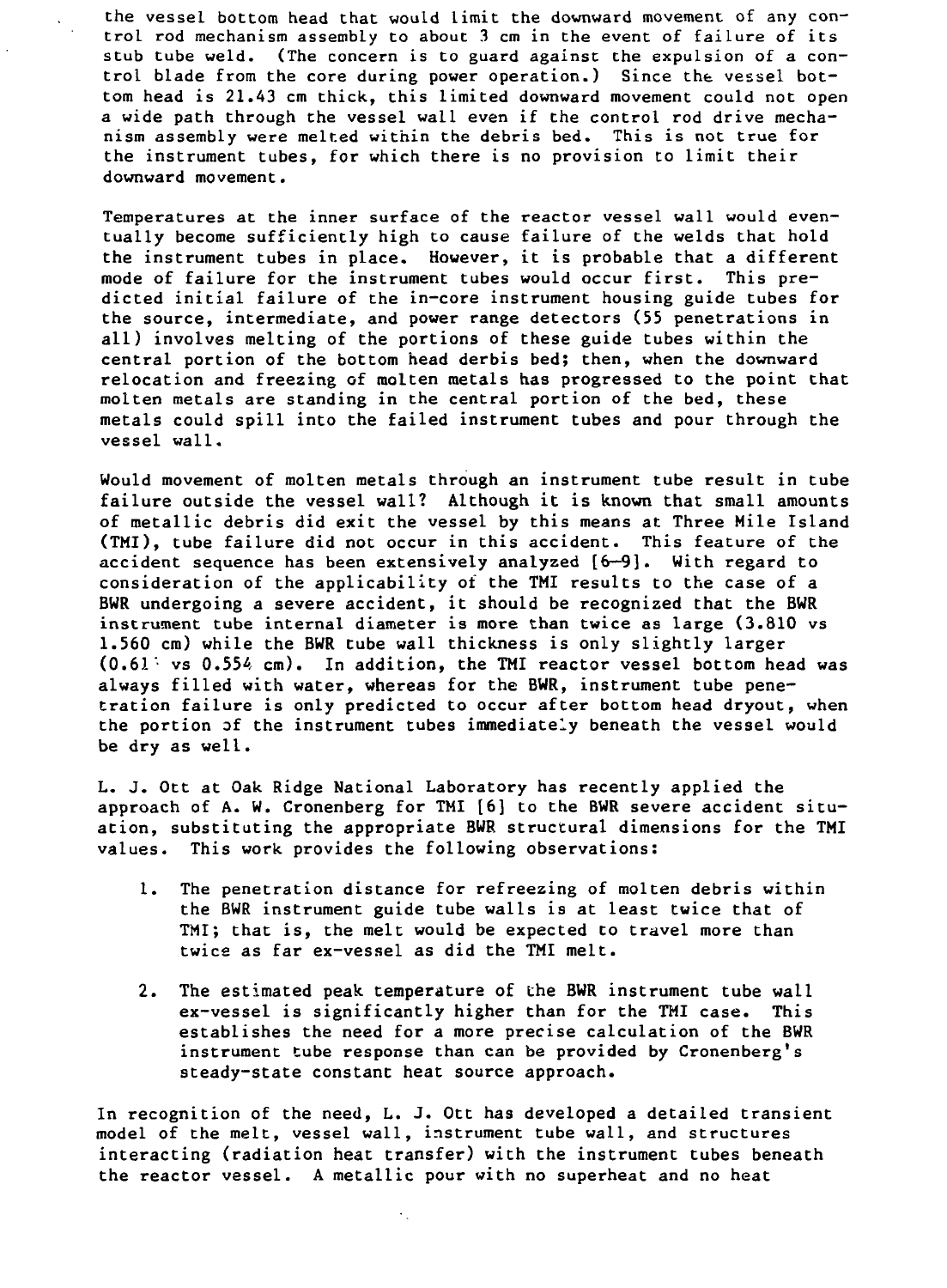**generation at a pour rate estimated by the BWRSAR code [4] was used to drive this BWR instrument guide tube failure analysis model. The metallic pour is estimated to freeze and thereby plug the instrument tube at a distance from the reactor vessel about twice that sustained at TMI. Although the tube wall is not predicted to melt, the BWR instrument tube is predicted to sustain temperatures above 1478 K for a period of minutes in the simulation. Creep-rupture considerations ensure that the tube wall could not mechanically survive these temperatures for long. With an estimated weight of 90 kg for ex-vessel guide tube, internals, and debris plug, stress in the wall area for a depressurized reactor vessel would be slightly more than 1 x 10<sup>6</sup> N/m<sup>2</sup> which for 304 stainless steel at temperatures above 1478 K would produce rupture on the order of tens of seconds. Thus, instrument tube failure after bottom head dryout for an unmitigated BWR severe accident seems assured.**

**Downward relocation of molten material from the central portion of the bottom head debris bed through the instrument tube locations is expected to cause ablation of the lower portion of the debris bed as well as ablation of the vessel wall itself. This ablation is modeled in the BWRSAR code [4] based upon experimental observations at Sandia National Laboratories [10,11]. See also the work with regard to bottom head penetration failure in Ref. 12.**

# **CREEP-RUPTURE FAILURE OF THE BOTTOM HEAD ITSELF**

**After bottom head dryout, heat transfer from the central portion of the bottom head debris bed would increase the temperature of the reactor vessel bott. m head wall, eventually to the point of failure by creeprupture. However, about 95% of the wall stress under normal operating conditions is due to the internal vessel pressure and the BWR Owners Group Emergency Procedures Guidelines [13] direct the control room operators to manually depressurize the reactor vessel during a severe accident sequence long before the onset of debris relocation into the lower plenum. The wall stress after bottom head dryout with the reactor vessel depressurized and taking into account the weight of debris resting on the bottom head and the weight of the bottom head itself is approximately 1 \* 10<sup>6</sup> N/m<sup>3</sup>. At this low stress level, creep rupture failure would occur only at temperatures approaching the melting temperature of the ASME SA-508 Class 2 carbon steel wall, and the vessel instrument tube penetrations are predicted to fail long before this. This, most of the metallic debris would have left the vessel by means of the penetration failures before failure of the bottom head itself.**

**It should be recalled that one of the dominant BWR severe accident sequences is Long-Term Station Blackout, for which the reactor vessel could not be depressurized [2]. For this accident sequence, the tensile stress in the bottom head wall would be approximately 26 x 10<sup>6</sup> N/m<sup>2</sup> so that creep-rupture failure would be. expected to occur about four hours after the wall temperature reached 1225 K. Nevertheless, BWRSAR code calculations again predict that penetration failure would occur within a few minutes after bottom head dryout when the maximum wall temperature is about 800 K. Therefore, it is expected that most of the metallic debris would have left the reactor vessel by means of the instrument tube penetration failures for this case as well.**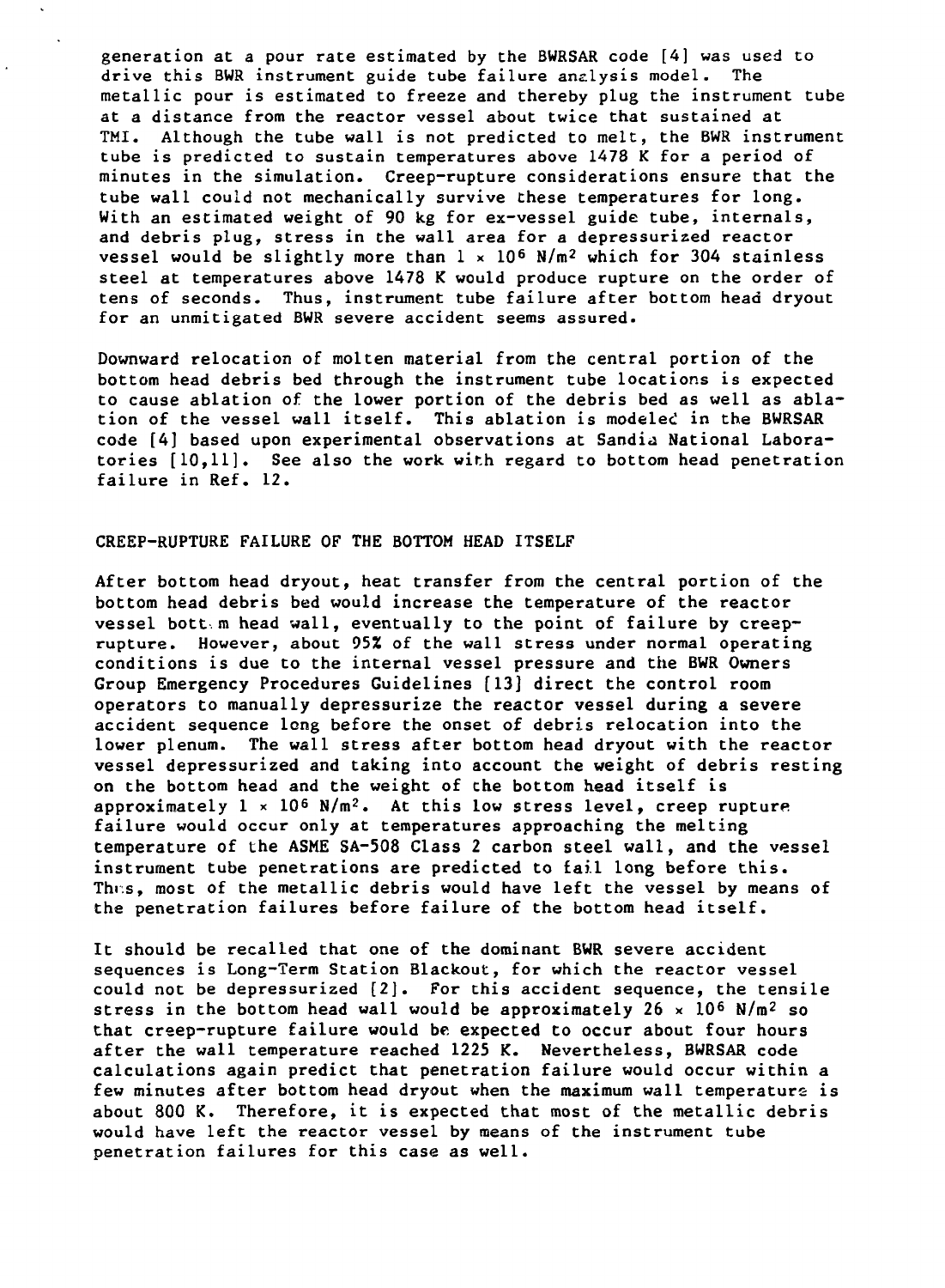### SHORT-TERM STATION BLACKOUT

The recent ASEP results assign 3QZ of the total risk of Peach Bottom core melt to the short-term station blackout accident sequence [14]. The estimated timing of events for this relatively fast-moving accident sequence as recently calculated with the BWRSAR code at Oak Ridge National Laboratory [3] is provided in Table 1. Events prior to central fuel column collapse have been discussed in a previous paper [2].

TABLE 1. Timing of events for Peach Bottom short-term station blackout

| Event                                          | Time after scram, s |
|------------------------------------------------|---------------------|
| Swollen level below top of core                | 2 4 1 2             |
| ADS system actuation                           | 4 800               |
| Core plate dryout                              | 4 854               |
| Debris relocation begins                       | 7 944               |
| First local core plate failure                 | 7 9 6 2             |
| Central fuel column collapse                   | 13 368              |
| Lower plenum dryout                            | 15 294              |
| Bottom head penetration failure                | 15 300              |
| Failure of the reactor vessel bottom head wall | 28 020              |

As indicated, the BWRSAR code predicts a delay of about  $3\frac{1}{2}$  hours between the time of initial bottom head penetration failure and the time that the bottom head (beneath the vessel skirt) is melted through. The calculation takes into account the effect of ablation of the vessel wall as molten materials pour through the instrument tube penetrations.

#### SUMMARY

This paper has briefly described the approach taken by the BWRSAT Program at Oak Ridge National Laboratory **towards understanding** the **probable** sequence of events for an unmitigated BWR severe accident. There are many associated uncertainties, and experimental verification of the approach is certainly desirable.

For an unmitigated BWR severe accident involving the progressive relocation of material from the core region into the lower plenum of the reactor vessel, the control rod guide tube structure and the large amount of water in the lower plenum would be expected to provide for distribution and quenching of the relocating debris. Since the earliest relocation of materials from the core region would consist of metals from the control blades, channel boxes, and cladding, the lower portion of the bottom head debris bed should be metals-rich. The subsequent collapse of fuel pellet stacks into the lower plenum would provide an underwater decay heat source and provide for continuous boiloff of the surrounding water. After bottom head dryout, the debris bed temperature would begin to increase.

The cluster of control rod guide tubes in the lower plenum would be heated by the surrounding debris bed and would be weakened at high temperatures to the point of failure. Loss of control rod guide tube strength would cause collapse of the remaining standing outer regions of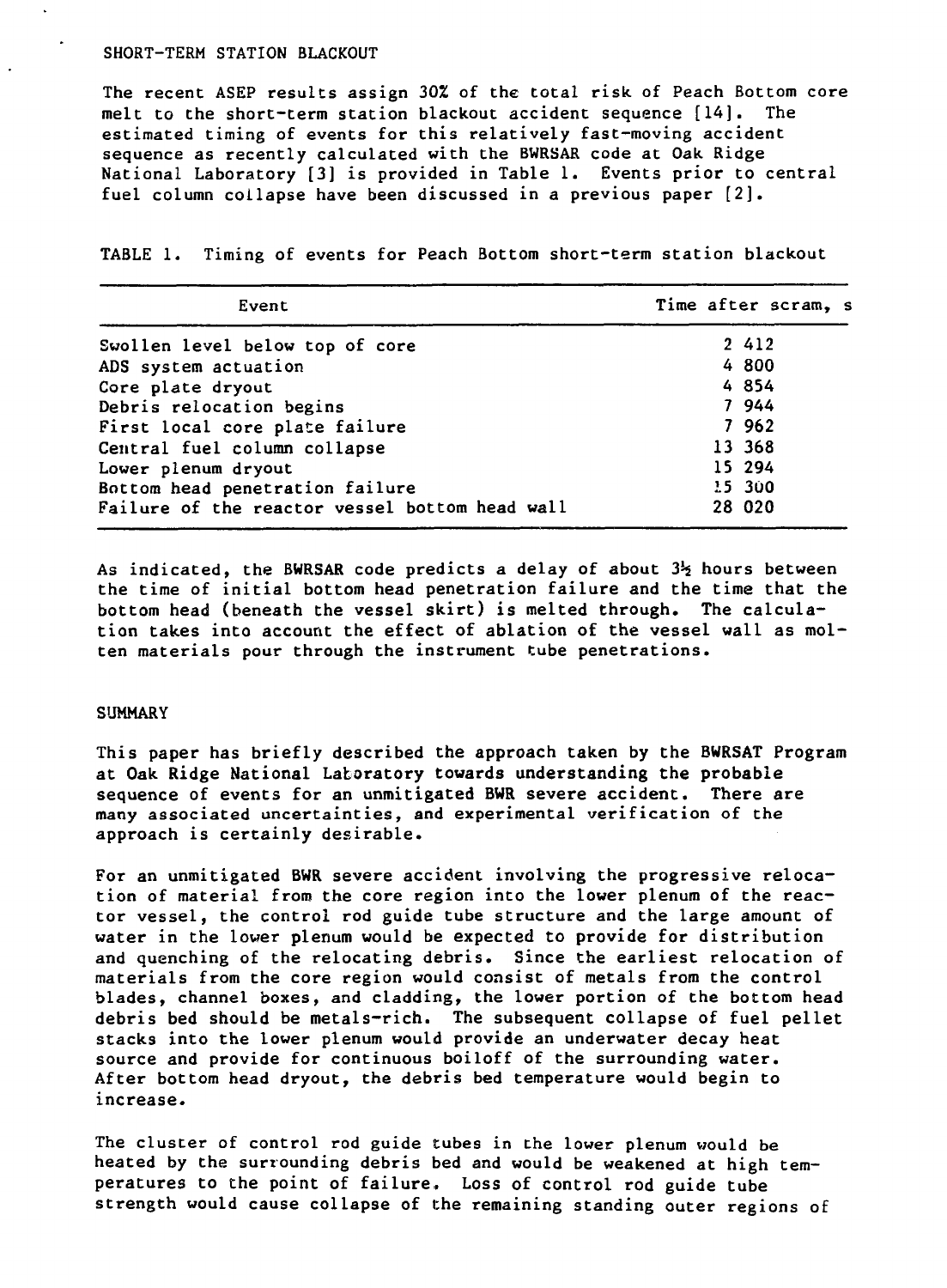the core that are supported by the guide tubes. This collapse would form **the upper portion of the bottom head debris bed while the stainless steel mass of the control rod guide tubes would be subsumed into the surrounding debris bed as they melt. Thus, there is expected to be a large amount of stainless steel included in BWR bottom head debris.**

**As the bottom head debris reaches high temperature, failure of the bottom head pressure boundary would occur at some point. Penetration failures can occur by weakening of the stub tube welds supporting the control rod drive mechanism assemblies or by failure of the instrument tube welds at the reactor vessel wall. However, failure of a stub tube weld would only cause a small downward motion of the associated control rod drive mechanism assembly, and therefore, although gas blowdown would be initiated by such a failure, gross release of debris from the vessel would not.**

**For the instrument tube, although there is nothing to prevent its complete detachment from the vessel given weld failure at the vessel wall, it seems probable that an earlier failure would be by opening of the tube in the middle (hottest) point of the bottom head debris bed with subsequent spillover of molten material into the tube with passage through the vessel wall, causing heatup and creep-rupture of the tube just outside the wall. Instrument tube failures in this manner would provide pathways for release of molten debris from the vessel.**

**The individual components of the debris bed would be expected to leave the vessel in the order in which they reach their melting points and transform to the liquid state. Solid metallic material surrounding the lower portion of the original instrument guide tube locations would be ablated into the molten material flowing from the reactor vessel via these pathways.**

**Gross failure of the portion of the reactor vessel bottom head underneath the vessel support skirt would be expected to occur long after the penetration failures discussed above. The reactor vessel bottom head wall is thick, and there is relatively little wall stress after the vessel is depressurized. BWR severe accident sequence calculations with the BWRSAR code predict failure of the bottom head wall only after the majority of the metallic debris has left the vessel.**

# **REFERENCES**

- **1. Greene, S. R., Realistic Simulation of Severe Accidents in BWRs — Computer Modeling Requirements, NUREG/CR-2940, ORNL/TM-8517, April 1984.**
- **2. Hodge, S. A., Thermal Hydraulic Processes in the Reactor Coolant System of a BWR Under Severe Accident Conditions, Proc. ICHMT Incernational Seminar on Fission Product Transport Processes in Reactor Accidents, Dubrovnik, Yugoslavia, May, 1989, Forthcoming.**
- **3. Hodge, S. A., Hyman, C. R., and Ott, L. J., Primary Containment Response Calculations for Unmitigated Short-Term Station Blackout at Peach Bottom, NUREG/CR-5317, ORNL/TM-11057, Forthcoming.**
- **4. Hodge, S. A., and Ott, L. J., Boiling Water Reactor Severe Accident Response (BWRSAR) Code Description and Assessment, NUREG/CR-5318, ORNL/TM 11058, Forthcoming.**